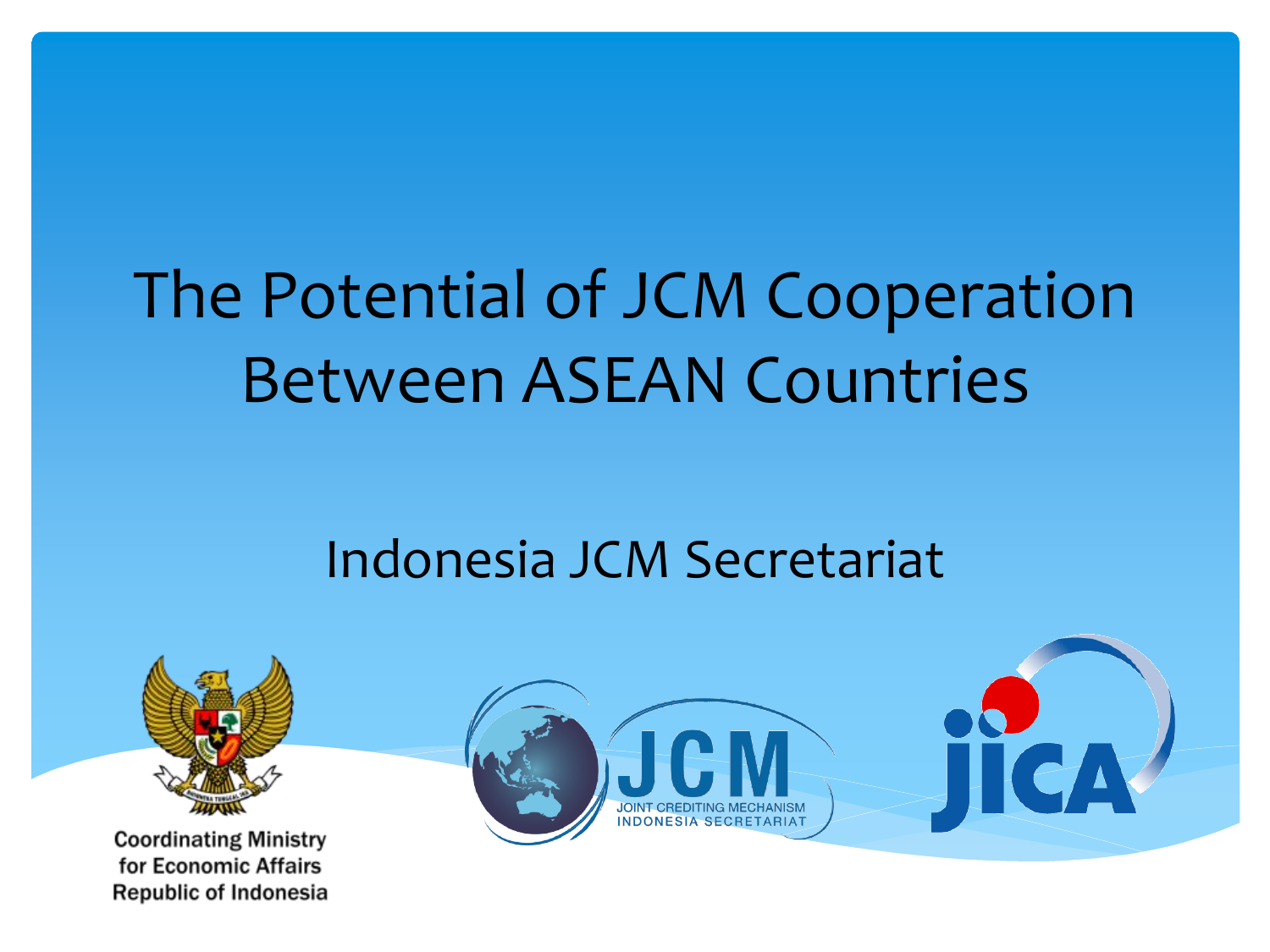

ASEAN was established on 8<sup>th</sup> August 1967 with original member countries are: Indonesia, Malaysia, Philipinnes, Singapore and Thailand

- In 2015, it is established the ASEAN Economic Community (AEC)
- Opportunities in the form of a huge market of US\$2.6 trillion and over 622 million people.



By 2014, the member countries has been increased to 10, and AEC has transformed to be the  $7<sup>th</sup>$  biggest economy in the world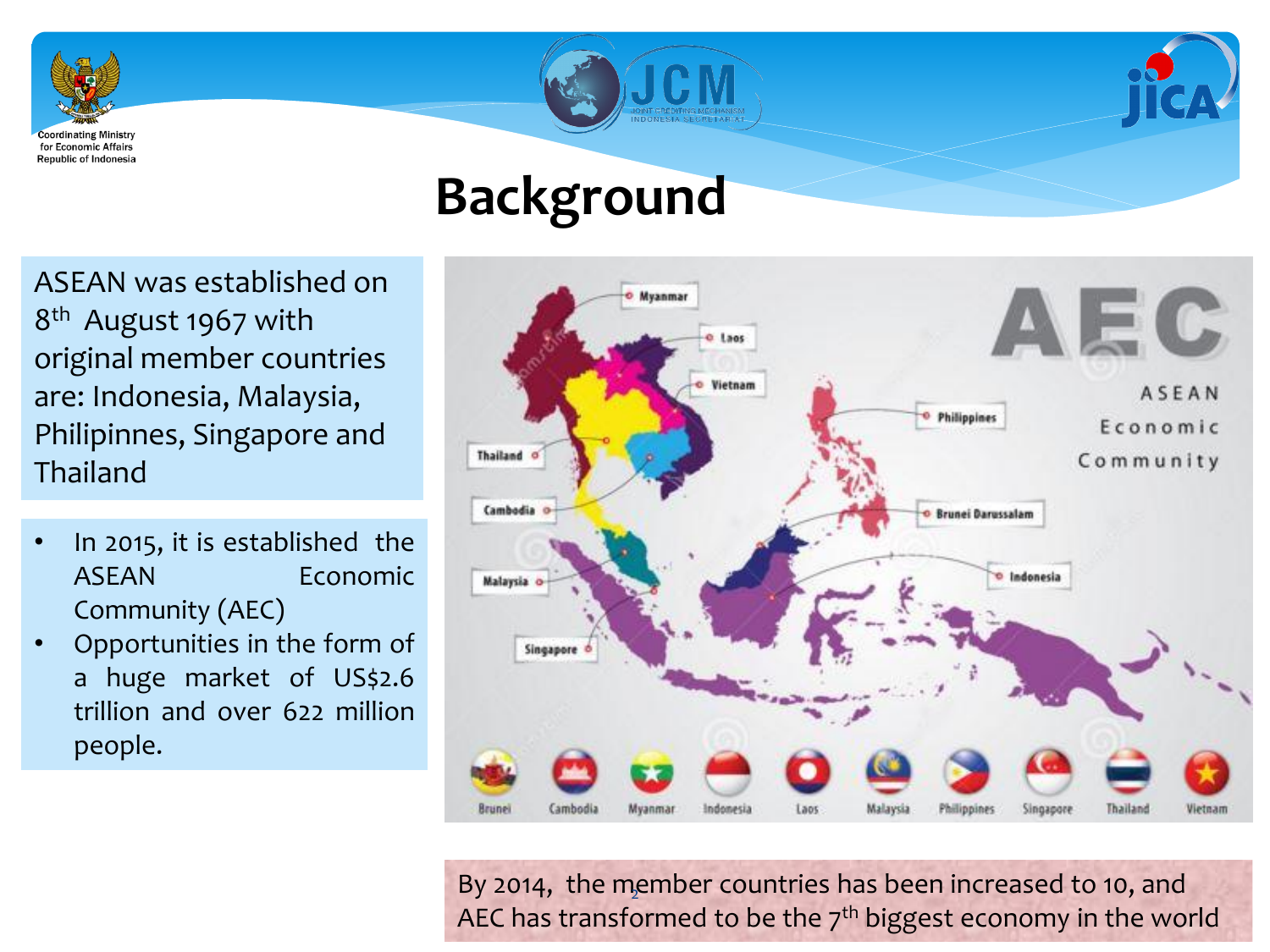





### **ASEAN Economic Community at a glance**



#### d ASEAN FDI

**A World Class Investment Destination** 

**ASEAN** attracted US\$**136** billion in FDI in 2014, accounting for 11% of global FDI inflows, up from only 5% in 2007

#### ◎ ASEAN Connectivity

**A More Connected Community** 

Annual tourist arrivals were up from 62 million in 2007 to 105 million in 2014, almost half of which were intra-ASEAN

The rate of Internet subscription more than doubled from 11.8 per 100 inhabitants in 2007 to 28.6 in 2014





Source: ASEAN website 3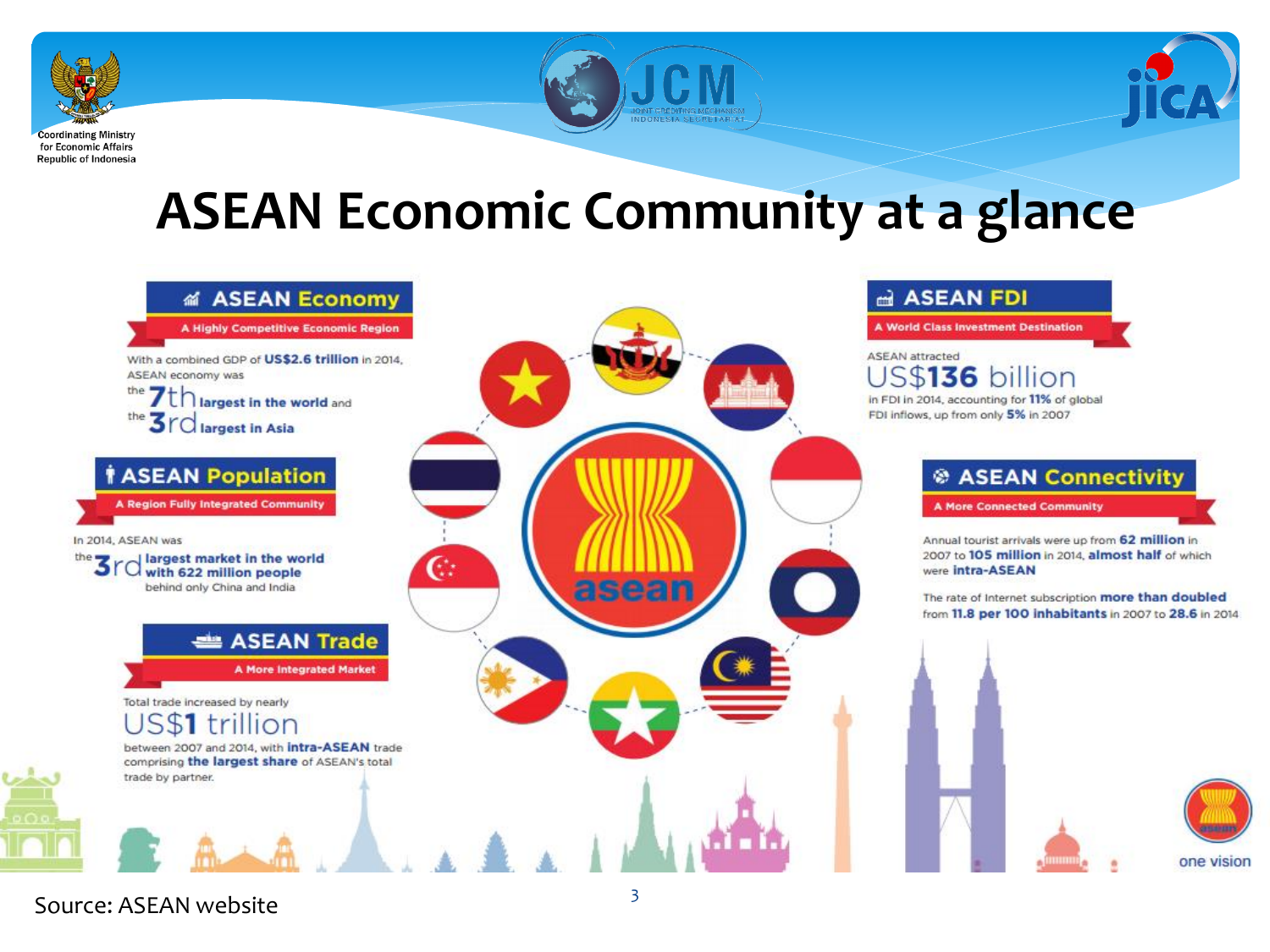





### **AEC also have several challenges….**

- It is estimated during the period 2013 to 2035, the aggregation of national targets will result in an economic growth of 6.1% on average every year
- Expand population at the yearly average growth rate of nearly 1%
- **Coal supply is expected to have the highest increase among other fuel types with a yearly average growth rate of 7.0%**
- ASEAN is expected to require more than 2.3 times of the current annual energy requirements to maintain the economic growth as targeted
- High population whereby many of its economic activities concentrated along the coastline
- High level of extreme poverty
- High dependency on the natural resources and agriculture
- Proven study stated that mean temperature in SE Asia has increased around 0.1 – 0.3 degree Celcius every decade between 1951 – 2000
- Sea levels have risen 1 to 3 millimetres per year
- Natural disasters such as heat waves, droughts, floods, and tropical cyclones continue to occur more frequent and extreme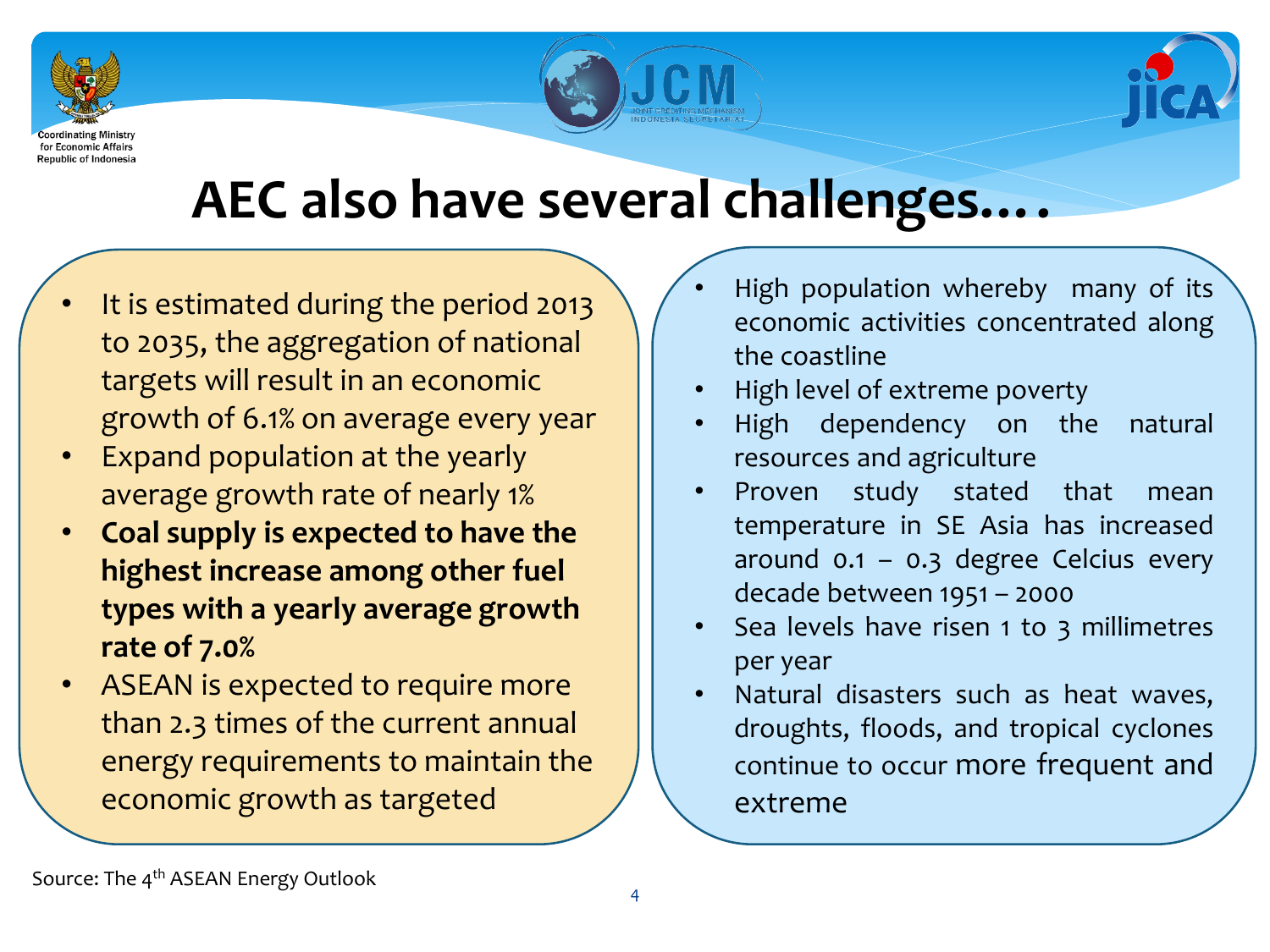





## **The Adoption of Paris Agreement**

#### **PARIS AGREEMENT (article 6 para 2-3)**

- 1. Parties shall, where engaging on a voluntary basis in cooperative approaches that involve the use of internationally transferred mitigation outcomes towards nationally determined contributions, promote sustainable development and ensure environmental integrity and transparency, including in governance, and shall apply robust accounting to ensure, inter alia, the avoidance of double counting, consistent with guidance adopted by the Conference of the Parties serving as the meeting of the Parties to the Paris Agreement.
- 2.The use of internationally transferred mitigation outcomes to achieve nationally determined contributions under this Agreement shall be voluntary and authorized by participating Parties.



AEC's target:

20% of energy intensity reduction by 2020 & increase renewable energy portion to 23% by 2025 in the region's energy mix.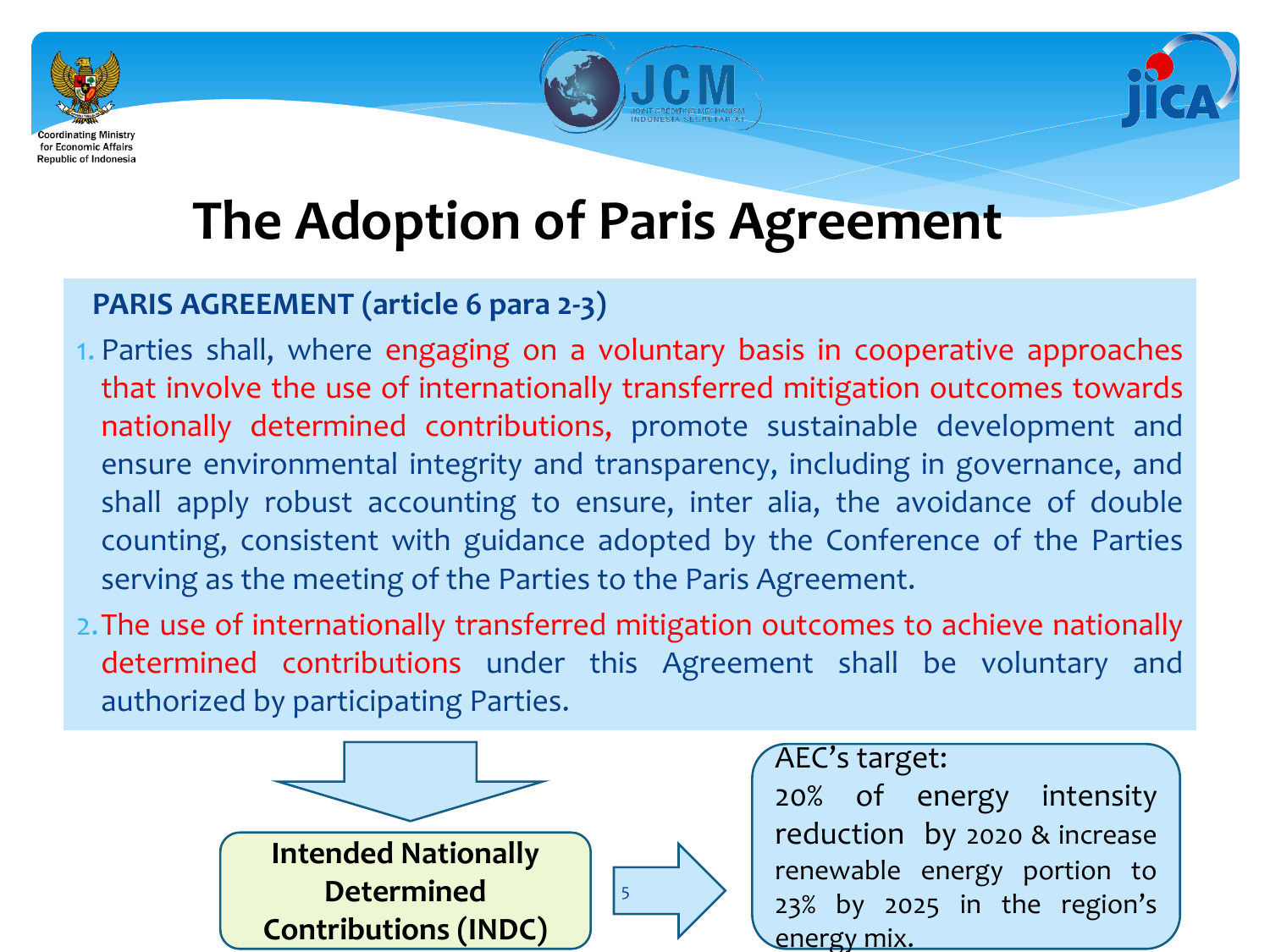





#### **Link between the AEC Member INDC and JCM**

| <b>No</b> | <b>Country</b> | <b>Date of Bilateral</b><br><b>Agreement</b> | JCM eligibility in each country's INDC*                                                                                                                                                                                                                                                                                                                   |
|-----------|----------------|----------------------------------------------|-----------------------------------------------------------------------------------------------------------------------------------------------------------------------------------------------------------------------------------------------------------------------------------------------------------------------------------------------------------|
|           | Japan          | N/A                                          | "The Joint Crediting Mechanism (JCM) is not<br>included as a basis of the bottom-up calculation of<br>Japan's emission. Reductions and removal<br>acquired by Japan under the JCM will be<br>appropriately counted as Japan's reduction."                                                                                                                 |
|           | Indonesia      | 26 June 2013                                 | "Indonesia welcomes bilateral, regional and<br>international market mechanisms that facilitate<br>and expedite technology development and<br>transfer, payment for performance, technical<br>cooperation, and access to financial resources to<br>support Indonesia's climate mitigation and<br>adaptation efforts towards a climate resilient<br>future" |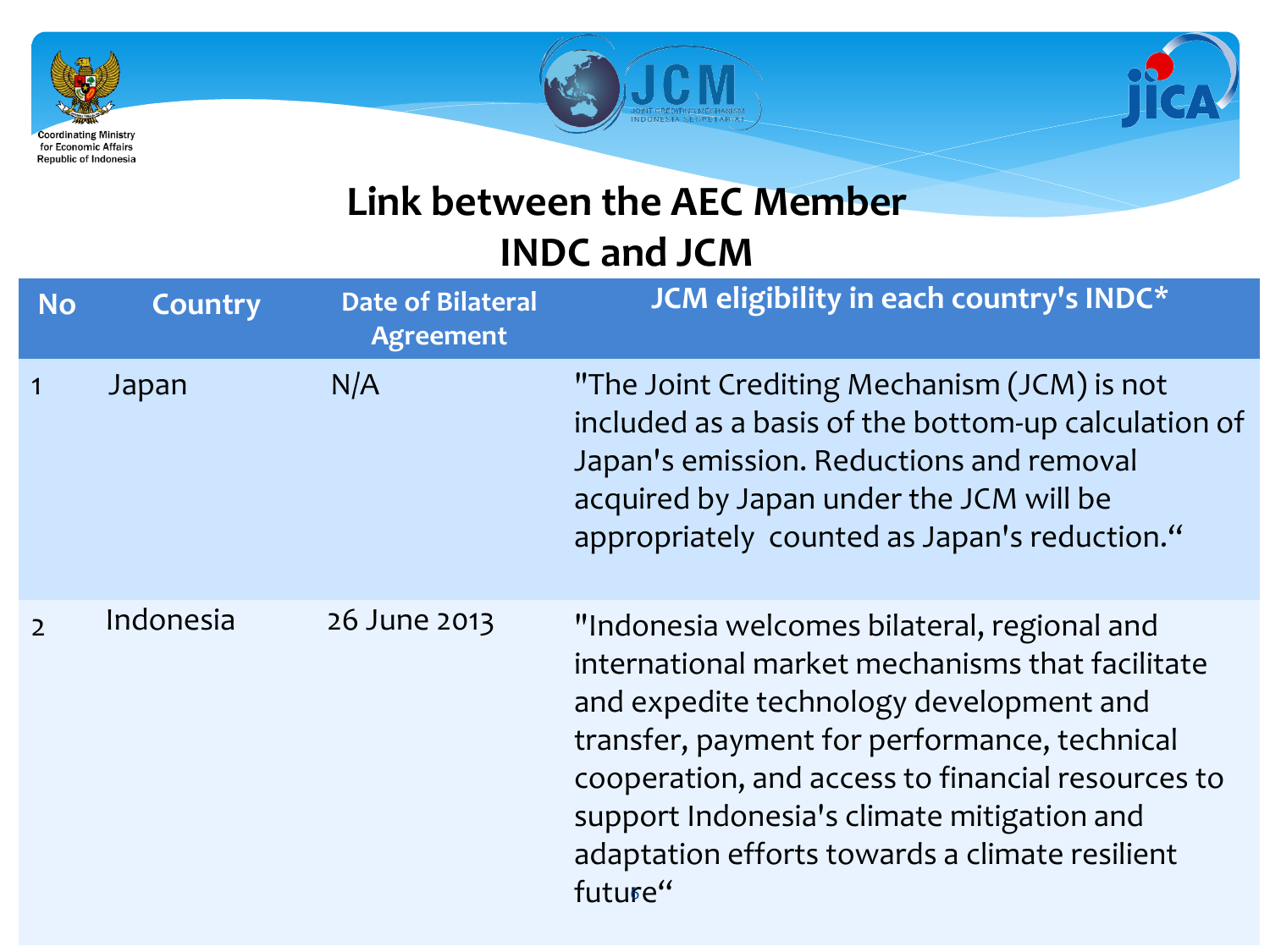





#### **Link between the AEC Member INDC and JCM(2)**

| <b>No</b>      | <b>Country</b>  | <b>Date of Bilateral</b><br><b>Agreement</b> | JCM eligibility in each country's INDC*                                                                                                                                                                                                                                                                                                                                                                                                                                                                                                           |
|----------------|-----------------|----------------------------------------------|---------------------------------------------------------------------------------------------------------------------------------------------------------------------------------------------------------------------------------------------------------------------------------------------------------------------------------------------------------------------------------------------------------------------------------------------------------------------------------------------------------------------------------------------------|
| $\overline{3}$ | Thailand        | 19 November<br>2015                          | " recognises the important role of market-based<br>mechanisms to enhance cost effectiveness of<br>mitigation actions, and therefore will continue to<br>explore potentials of bilateral, regional and<br>international market mechanisms as well as various<br>approaches that can facilitate, expedite and enhance<br>technology development and transfer, capacity<br>building and access to financial resources that support<br>Thailand's efforts towards achieving sustainable, low-<br>carbon and climate resilient growth, as appropriate" |
| $\overline{4}$ | <b>Viet Nam</b> | 2 July 2013                                  | States conditional contribution could increase 25% of<br>emission reduction if international support is received<br>through bilateral and multilateral cooperation                                                                                                                                                                                                                                                                                                                                                                                |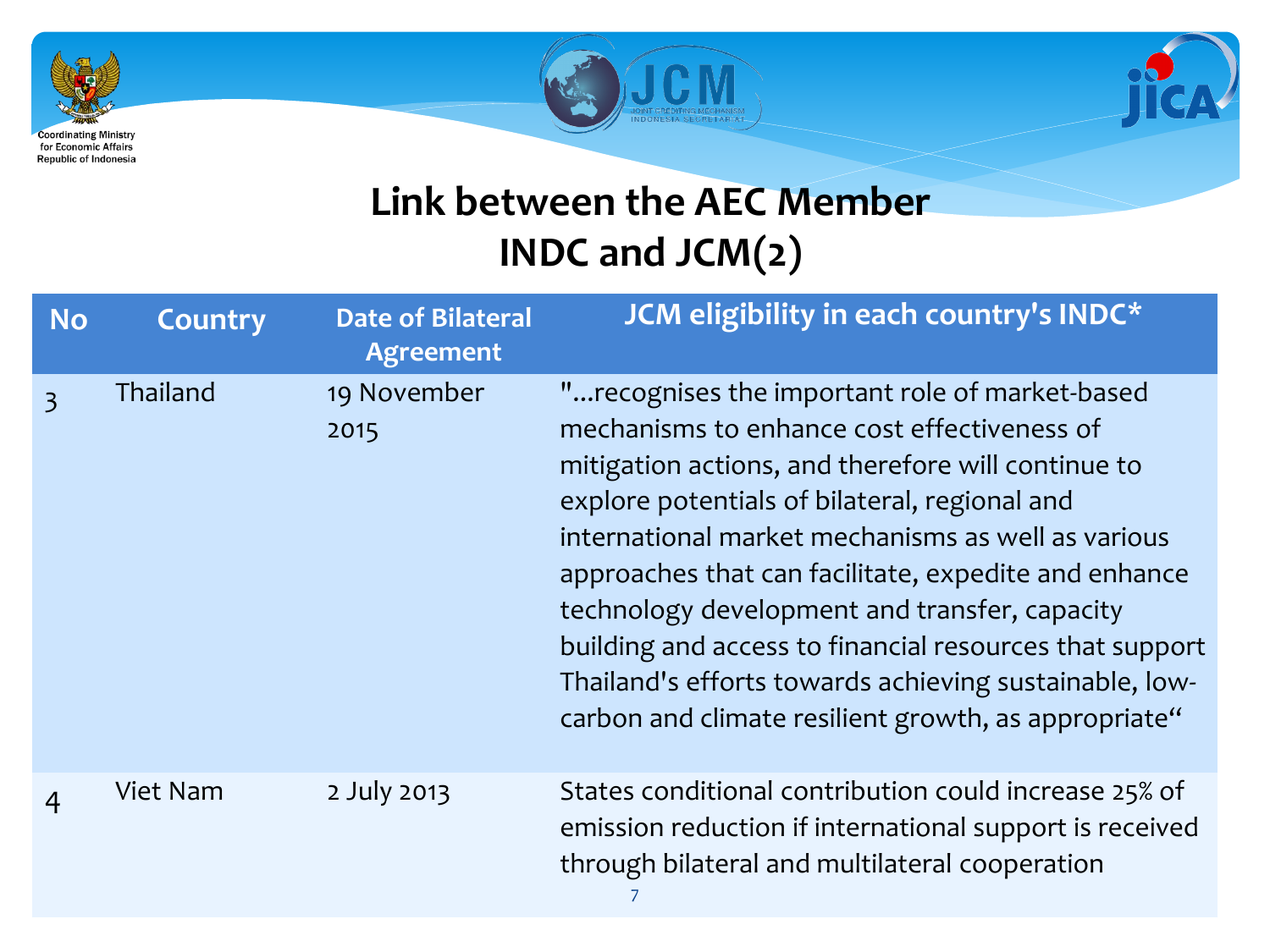





#### **Link between the AEC Member INDC and JCM (3)**

| <b>No</b> | <b>Country</b> | <b>Date of Bilateral</b><br><b>Agreement</b> | JCM eligibility in each country's INDC*                                                                                                                                                                                 |
|-----------|----------------|----------------------------------------------|-------------------------------------------------------------------------------------------------------------------------------------------------------------------------------------------------------------------------|
| 5         | Lao PDR        | 7 August 2013                                | "Overall, in order to achieve maximum mitigation<br>potential, further international support is required by<br>Lao PDR."                                                                                                |
| 6         | Myanmar        | 16 September<br>2015                         | " Myanmar requires significant support from the<br>international community for capacity building,<br>technology development and transfer and financial<br>resources to implement the actions proposed in this<br>INDC." |
|           | Cambodia       | 11 April 2014                                | On the means of implementation, Cambodia states the<br>need of international finance support. The support can<br>be through bilateral, multilateral, including market-<br>based mechanisms.<br>8                        |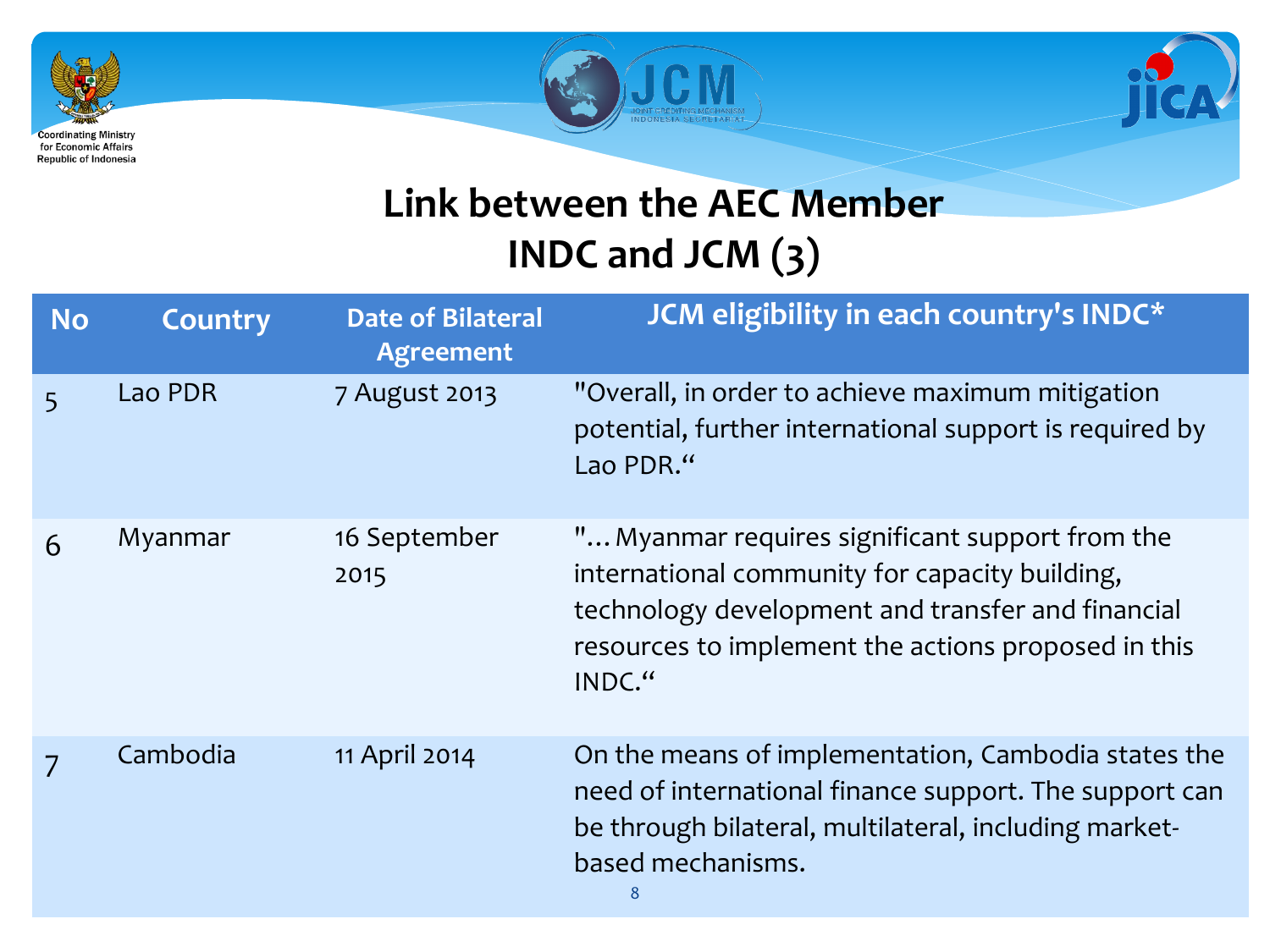





## **Mitigating the challenges with the JCM scheme**

#### **Basic concept of the JCM scheme**



- $\triangleright$  Facilitating diffusion of leading low carbon technologies, products, systems, services, and infrastructure as well as implementation of mitigation actions, and contributing to sustainable development of developing countries.
- $\triangleright$  Appropriately evaluating contributions to GHG emission reductions or removals from Japan in a quantitative manner, by applying measurement, reporting and verification (MRV) methodologies, and use them to achieve Japan's emission reduction target.
- $\triangleright$  Contributing to the ultimate objective of the UNFCCC by facilitating global actions for GHG emission reductions or removals, complementing the CDM.

**Up to 2015, there are 16 JCM partner countries, whereby 6 of them are ASEAN member countries** 9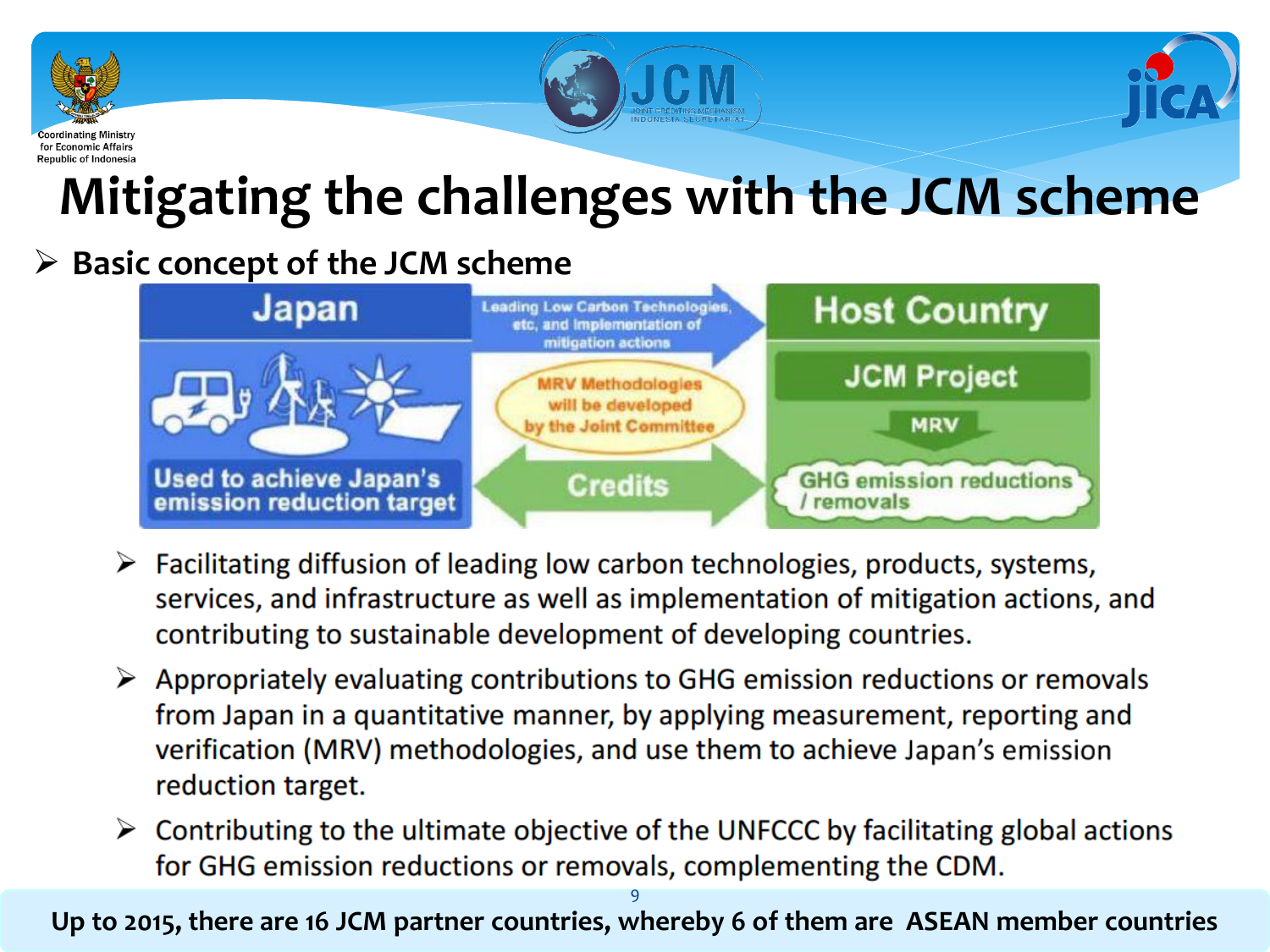





#### **The JCM Scheme as an Opportunity for ASEAN**

 There are seven key programme areas stated in the ASEAN Plan of Action for Energy Cooperation (APAEC) 2016-2025 for enhancing energy security

| <b>ASEAN Power Grid</b>           | . To initiate multilateral electricity trade in at least one sub-region by 2018                                |
|-----------------------------------|----------------------------------------------------------------------------------------------------------------|
| <b>Trans ASEAN Gas Pipeline</b>   | • To enhance connectivity for energy security and accessibility via pipelines<br>and regasification terminals. |
| Coal & Clean Coal Technology      | • To enhance the image of coal through promotion of clean coal technologies<br>(CCT)                           |
| Energy Efficiency & Conservation  | . To reduce energy intensity by 20% in 2020 based on 2005 level                                                |
| Renewable Energy                  | • Aspirational target to increase the component of renewable energy to 23%<br>by 2025 in ASEAN Energy Mix.     |
| Regional Energy Policy & Planning | . To better profile the energy sector internationally.                                                         |
| <b>Civilian Nuclear Energy</b>    | . To build capabilities in policy, technology and regulatory aspects of nuclear<br>energy.                     |

JCM scheme can be used to facilitate AEC in achieving these targets by providing access to financial support as well as technology diffussion and capacity building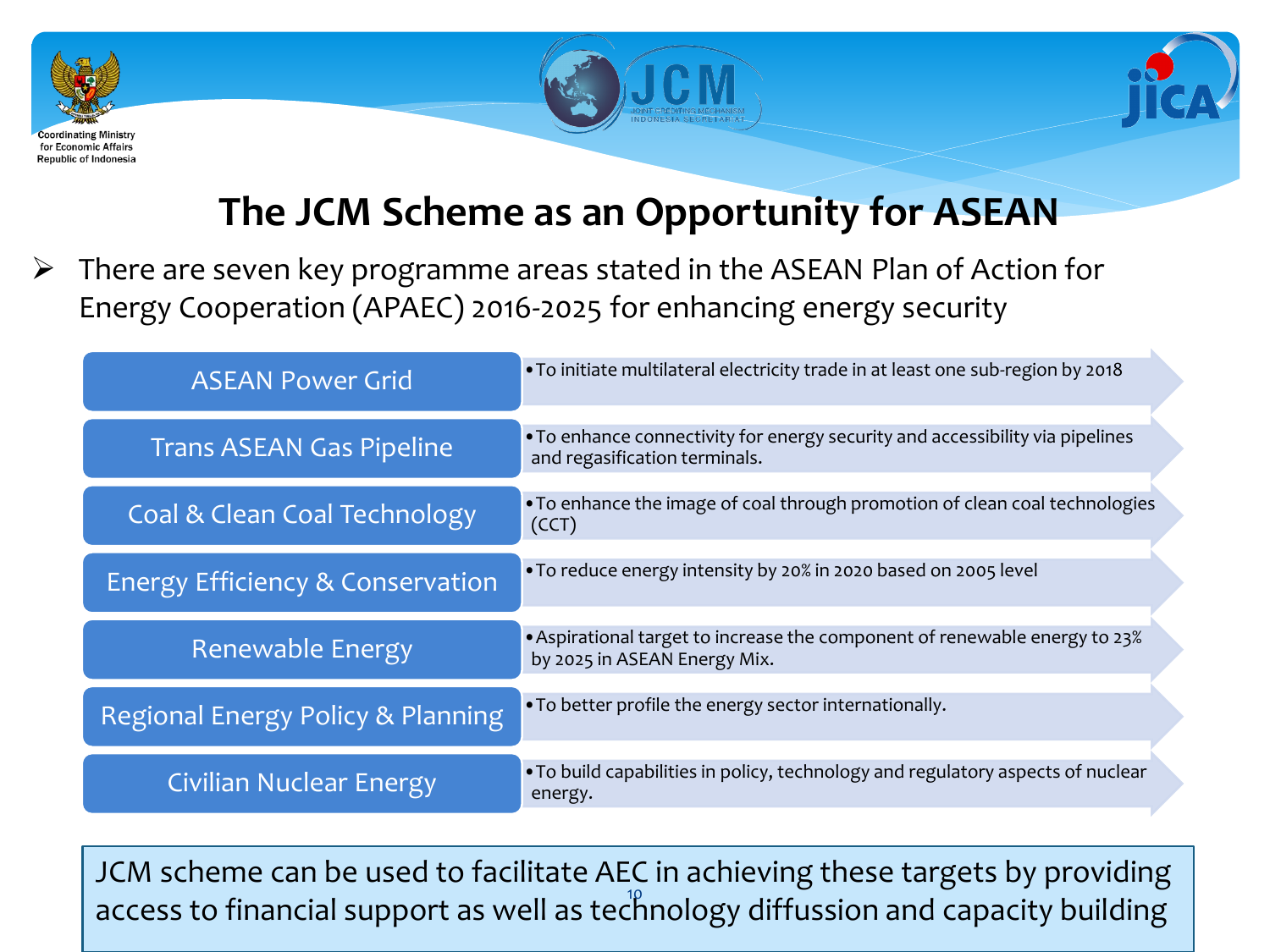





**Possible options for JCM cooperation among ASEAN Countries**

### **Knowledge and experience sharing**

### **Developing communication and information platform**

**Intra ASEAN project implementation** 

**Future regional carbon market**